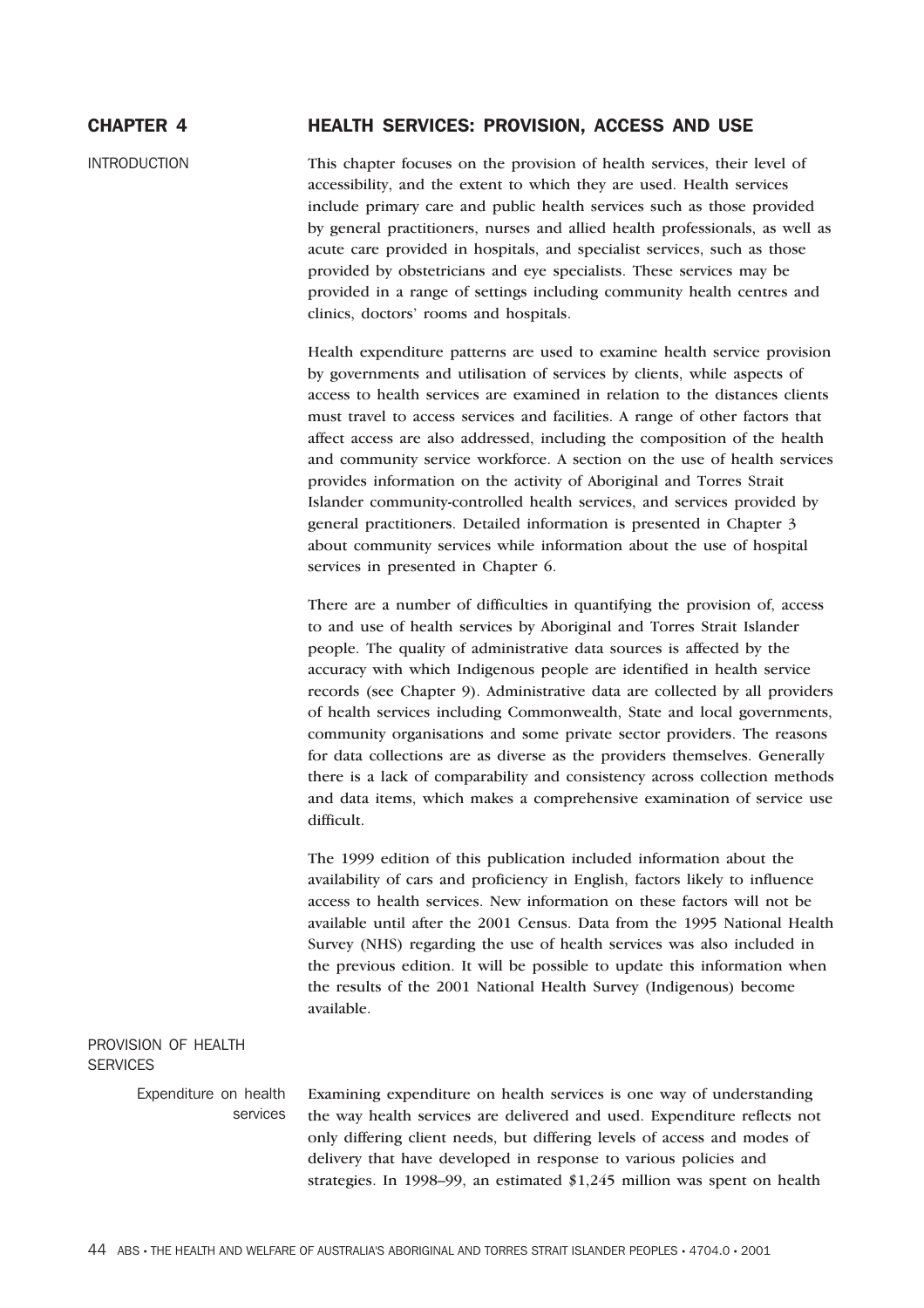Expenditure on health services *continued* services by, and for, Aboriginal and Torres Strait Islander people (AIHW 2001e). This amount was for expenditure by Commonwealth, State and local governments as well as expenditure from private sources such as by patients or through private health insurance. It represents 2.6% of health expenditure for all Australians and translates into \$3,065 for each Indigenous person, compared with \$2,518 for each non-Indigenous person (AIHW 2001e). The figures are regarded as estimates, mainly because of the incomplete identification of Indigenous people in many administrative data sources (see Chapter 9). It is not possible to compare the 1998–99 figures directly with estimates previously published because of differences in the methodologies used in estimation.

> In 1998–99, the pattern of health expenditure varied between Indigenous and non-Indigenous people. More money per person was spent on Indigenous people, compared with non-Indigenous people, in community and public health, patient transport, public hospital services (both admitted and non-admitted patient services), mental health institutions and government administration and research, but less was spent on private hospitals, Medicare, the Pharmaceutical Benefits Scheme and high level residential aged care (table 4.1)

#### 4.1 ESTIMATED GOVERNMENT AND PRIVATE EXPENDITURE ON HEALTH SERVICES(a)—1998–99

|                                             | Indigenous      |                    |                      |               |                 |                    | Non-Indigenous       |         |                 |  |  |
|---------------------------------------------|-----------------|--------------------|----------------------|---------------|-----------------|--------------------|----------------------|---------|-----------------|--|--|
|                                             |                 |                    | \$m\$                | \$            |                 |                    | \$m                  | \$      |                 |  |  |
|                                             | Govt<br>funding | Private<br>funding | Total<br>expenditure | Per<br>Person | Govt<br>funding | Private<br>funding | Total<br>expenditure | Per     | Person Ratio(b) |  |  |
| <b>Government programs</b>                  |                 |                    |                      |               |                 |                    |                      |         |                 |  |  |
| Public hospitals-admitted<br>patients       | 443             | 14                 | 457                  | 1 1 2 5       | 9 3 3 0         | 947                | 10 278               | 558     | 2.02            |  |  |
| Public Hospitals-non-admitted<br>patients   | 124             | 1                  | 125                  | 307           | 2 2 4 7         | 316                | 2 5 6 2              | 139     | 2.21            |  |  |
| Mental health institutions                  | 26              |                    | 26                   | 64            | 444             | 21                 | 465                  | 25      | 2.53            |  |  |
| High level residential aged<br>care(c)      | 34              | $\overline{7}$     | 40                   | 99            | 3 0 2 5         | 828                | 3853                 | 209     | 0.47            |  |  |
| Community and public health                 | 340             | 15                 | 355                  | 874           | 2970            | 168                | 3 1 3 7              | 170     | 5.14            |  |  |
| Patient transport                           | 40              | 3                  | 43                   | 106           | 244             | 333                | 577                  | 31      | 3.39            |  |  |
| Medicare and other medical                  | 66              | $\overline{7}$     | 73                   | 179           | 7 4 9 0         | 1 1 4 6            | 8 6 3 2              | 468     | 0.38            |  |  |
| PBS medicines                               | 20              | 4                  | 25                   | 61            | 3 0 1 4         | 597                | 3611                 | 196     | 0.31            |  |  |
| Administration and research                 | 37              | 4                  | 41                   | 101           | 1 1 6 2         | 159                | 1324                 | 72      | 1.40            |  |  |
| Total government program<br>expenditure     | 1 1 3 0         | 55                 | 1 1 8 5              | 2917          | 29 9 27         | 4514               | 34 439               | 1868    | 1.56            |  |  |
| Non-government programs                     |                 |                    |                      |               |                 |                    |                      |         |                 |  |  |
| Private hospitals                           | 2               | 8                  | 10                   | 25            | 1 0 5 2         | 3 0 4 0            | 4 0 9 2              | 222     | 0.11            |  |  |
| Dental and other professional               | $\mathbf{1}$    | 16                 | 17                   | 42            | 182             | 3 7 4 6            | 3928                 | 213     | 0.20            |  |  |
| Non-PBS medicines &<br>appliances           |                 | 27                 | 27                   | 66            | 50              | 2 603              | 2 6 5 3              | 144     | 0.46            |  |  |
| Medical (compensable, etc)                  |                 | 4                  | 4                    | 11            |                 | 688                | 688                  | 37      | 0.30            |  |  |
| Administration                              |                 | 1                  | 2                    | 5             | 129             | 494                | 622                  | 34      | 0.14            |  |  |
| Total non-government program<br>expenditure | 3               | 57                 | 60                   | 148           | 1 4 1 2         | 10 570             | 11982                | 650     | 0.23            |  |  |
| <b>Total</b>                                | 1 1 3 3         | 113                | 1 2 4 5              | 3 0 6 5       | 31 339          | 15 085             | 46 421               | 2 5 1 8 | 1.22            |  |  |

(a) Government program expenditures includes expenditure through programs managed by the Commonwealth, State and local governments.

(b) Ratio is equal to Indigenous expenditure per person divided by non-Indigenous expenditure per person.

(c) The level of residential aged care services described as nursing home care prior to the changes implemented by the 1997 Aged Care Act.

*Source: AIHW Health Expenditure Database.*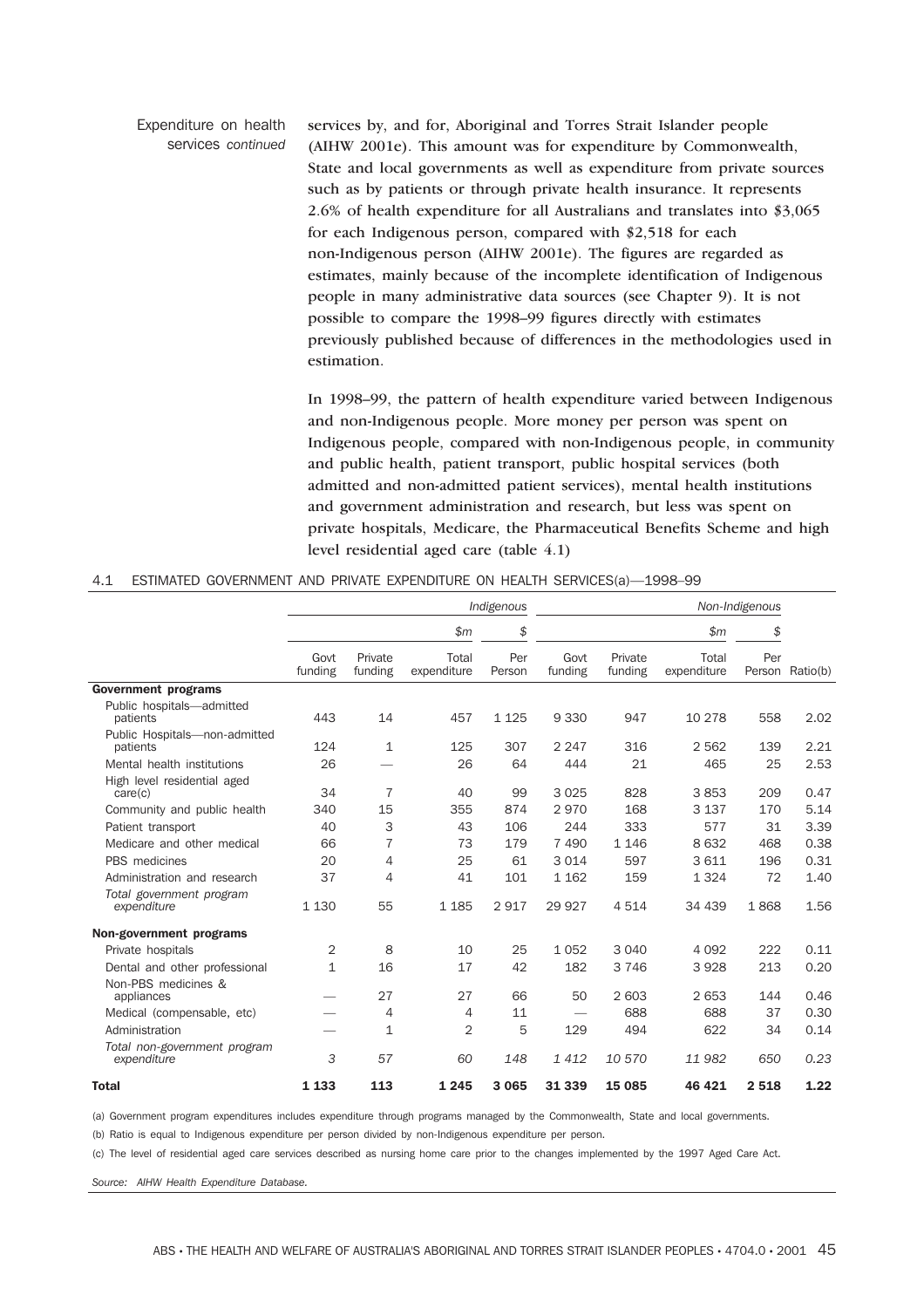### Expenditure on health services *continued*

Table 4.2 shows the ratio of expenditure per person, Indigenous to non-Indigenous, for each sector of government. Most government expenditure on Indigenous health is administered through local and State governments.

|  |  |  | 4.2 ESTIMATED HEALTH EXPENDITURE-1998-99 |  |
|--|--|--|------------------------------------------|--|
|--|--|--|------------------------------------------|--|

|                                    | Ratio(a) |
|------------------------------------|----------|
| Through State programs             | 2.40     |
| Through Commonwealth programs      |          |
| MBS/PBS benefits                   | 0.37     |
| Other Commonwealth programs        | 0.50     |
| Total Commonwealth (b)             | 0.74     |
| Through local government programs  | 1.78     |
| Through non-government programs    | 0.23     |
| <b>Total recurrent expenditure</b> | 1.22     |

(a) Ratio is equal to Indigenous expenditure per person divided by non-Indigenous expenditure per person. (b) Excludes grants to States and includes Indigenous specific programs. Expenditure through government

programs includes payments by patients as well as government funding of these programs.

*Source: AIHW Health Expenditure Database.*

ACCESS TO HEALTH **SERVICES** The accessibility of health services for Aboriginal and Torres Strait Islander people is affected by a number of factors, involving both simple measures like proximity and availability of facilities and services, and complex issues, such as the degree of cultural appropriateness of service delivery.

Distance to and availability of health professionals, services and facilities One measure of accessibility is taken by gauging where people live in relation to health services. Indigenous people are more likely to live outside urban areas than the total Australian population, 1 in 4 compared with 1 in 7 (ABS 1998b). Indigenous people are therefore more likely, as a population, to live further from health services than other Australians. In 1998, there were 144 medical practitioners per 100,000 population employed in rural and remote areas compared with 306 per 100,000 in capital city and other metropolitan areas (AIHW 2000g).

> The 1994 National Aboriginal and Torres Strait Islander Survey (NATSIS) showed that Indigenous people living in rural areas were less likely than their urban counterparts to live within 25 km of a range of health services and facilities (ABS & AIHW 1997).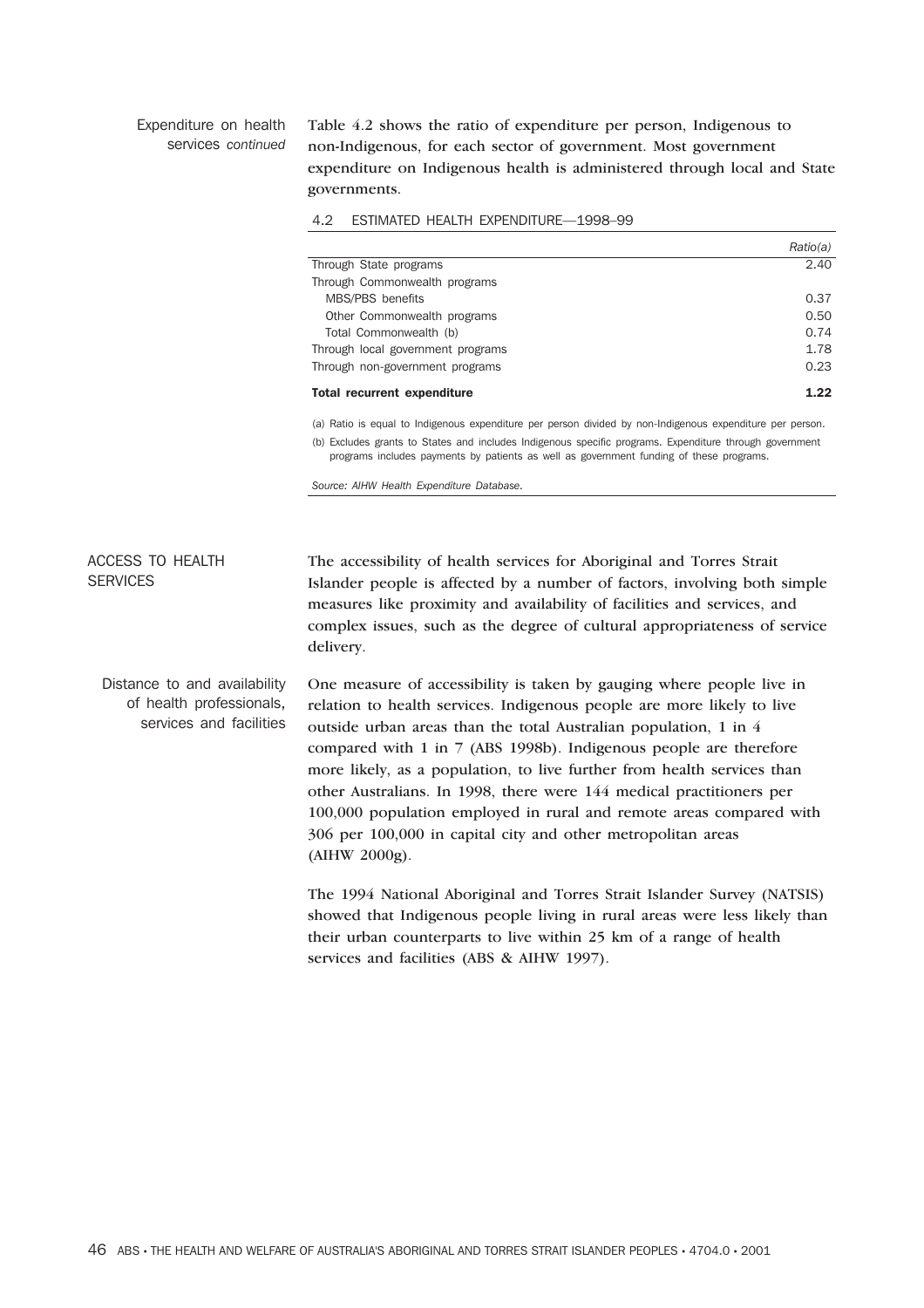Distance to health services in Aboriginal and Torres Strait Islander communities Detailed information about the distance to, and the availability of, health services for people living in discrete Indigenous communities was collected by the 1999 Community Housing and Infrastructure Needs Survey (CHINS) (see inset 2.1). The 1999 CHINS collected data concerning a total of 1,291 discrete communities with a combined population of approximately 110,000 (ABS 2000f). Approximately 80% of these people lived in remote or very remote areas as classified by the Accessibility/Remoteness Index of Australia (see Glossary). Drawing from the CHINS data collection, the following section illustrates the number of people in discrete communities and the distances these communities are located from specified health facilities and services.

Of the 1,291 communities surveyed in CHINS, 59,056 Indigenous people, living in 895 discrete communities, were located 100 km or more from the nearest hospital. Of this group, almost 36,000 were located 250 km or more from the nearest hospital (graph 4.3).



*Source: ABS 2000f.*

The following graphs show the distance to community health centres (4.4), first aid clinics (4.5) and chemists or dispensaries (4.6) for communities that were located 10 km or more from the nearest hospital. This represented 1,142 of the communities surveyed in the CHINS, a total population of 80,341. Results previously published in *Housing and Infrastructure in Aboriginal and Torres Strait Islander Communities, Australia, 1999* (ABS 2000f) differ slightly from the results below because the previously published results included data derived for communities that had a hospital, or were less than 10 km from one, on the assumption that such communities had access to the types of services offered by first aid clinics or chemists or dispensaries.

Data collected in the CHINS found 62,944 people (living in 296 communities) either had a health centre within their community, or were located within 10 km of a community health centre. There were 433 communities (9,005 people) located between 10 km to 49 km from a health clinic. A further 199 communities, representing a total of 4,231 people, were located 100 km or more from a health clinic  $(graph 4.4).$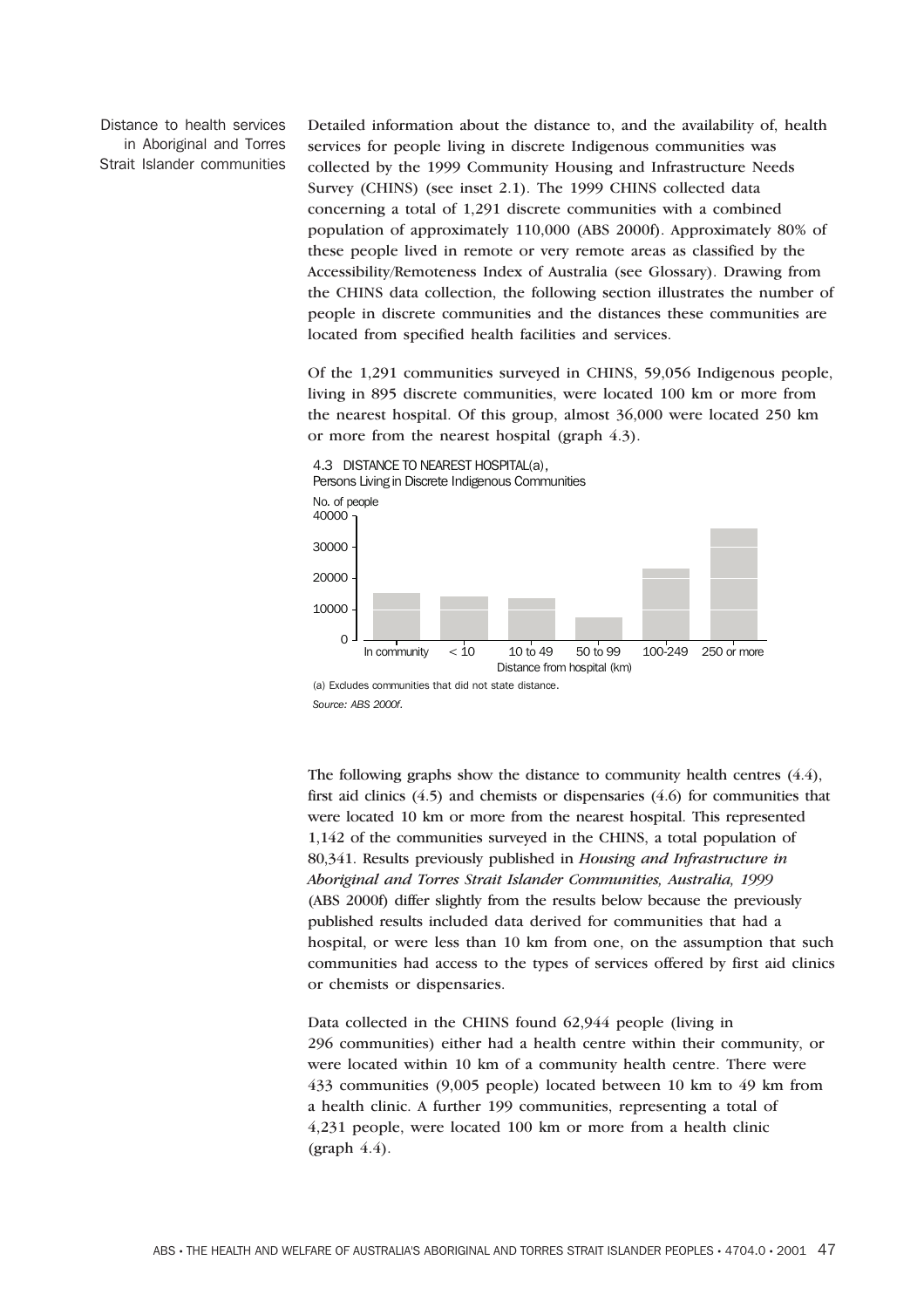



the community. Some data values too small to graph. *Source: ABS data available on request, CHINS 1999.*

Distance to health services in Aboriginal and Torres Strait Islander communities *continued*

There were 846 communities, with a total population of 17,397 that were located 10 km or more from either a hospital or a community health centre. Of these, 199 communities (4,231 people) were located 100 km or more away from either a hospital or a community health centre.

CHINS data found that, for those communities that were 10 km or more from a hospital, first aid clinics were located in, or less than 10 km from 321 discrete Indigenous communities. These communities had a combined population of 64,669 people. There were 167 communities, with a total population of 3,038, located 100 km or more from the nearest first aid clinic (graph 4.5).

4.5 DISTANCE TO NEAREST FIRST AID CLINIC(a), Persons Living in Discrete Indigenous Communities



(a) Excludes 'not stated' and communities that have a hospital in or within 10 kms. of the community. Some data values too small to graph. *Source: ABS data available on request, CHINS 1999.*

For those communities that were 10 km or more from the nearest hospital, a total of 35,008 people in 160 communities were located less than 10 km from a chemist or dispensary. A total of 29,068 people in 523 communities were located 100 km or more from the nearest chemist or dispensary (graph 4.6), although it should be noted that some health centres also act as dispensaries.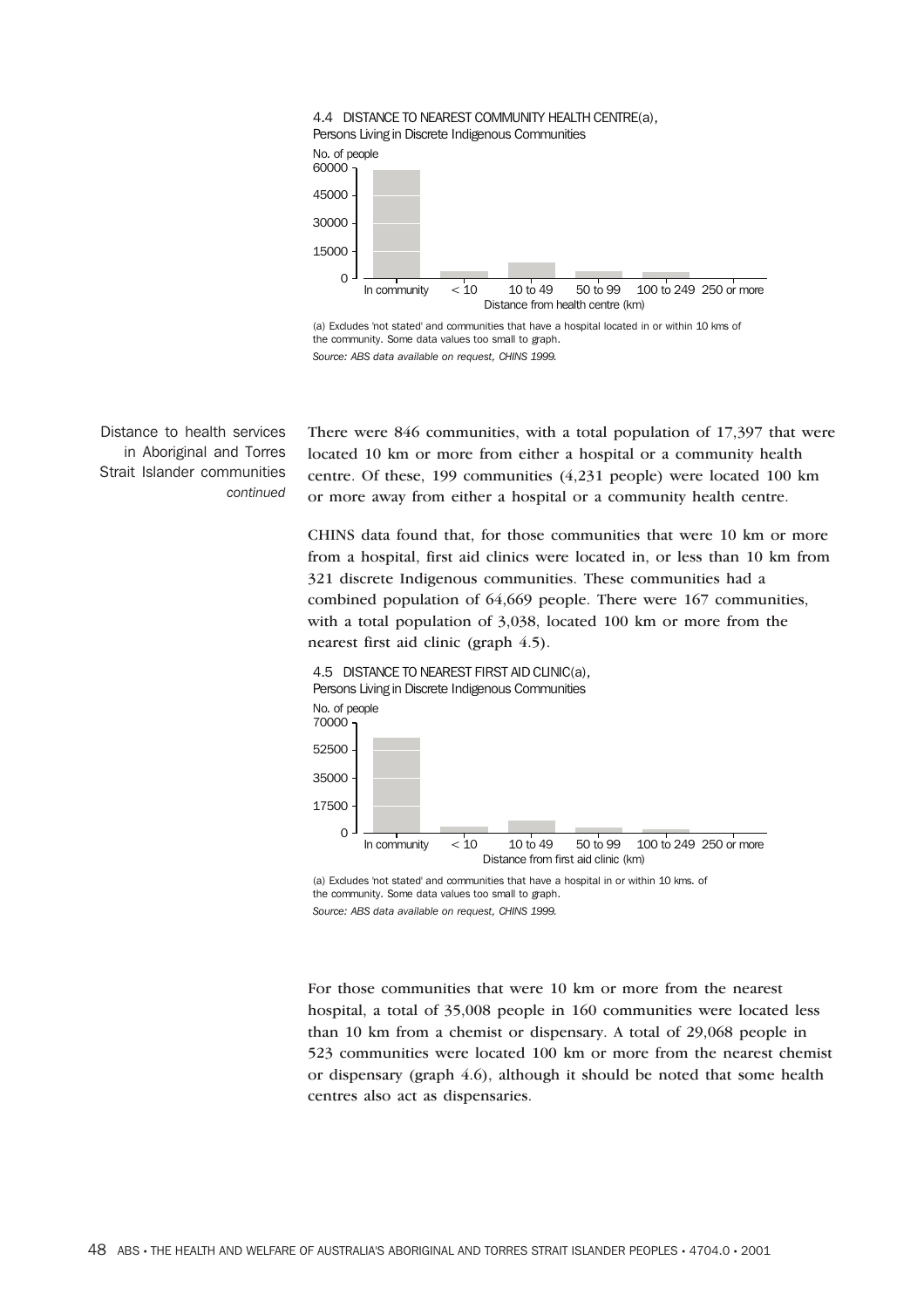

*Source: ABS data available on request, CHINS 1999.*

Health professionals and health promotion programs in remote communities The 254 communities surveyed by the 1999 CHINS which reported a population of 50 or more and were located 10 km or more from the nearest hospital were asked how frequently a range of health professionals visited or worked in the community. These communities had a total population of 66,825. The following graphs refer to these communities. If a health professional visited or worked in a community this is referred to as 'access to'. 'No access' means the communities in question did not receive any visits from relevant health professionals, and that there were none working in the community.

Graph 4.7 shows that, for people in 132 of these communities (total population 50,771), a registered nurse was available daily. Very few communities (24 with a total population 10,132) had daily access to a doctor, although in 138 communities (total population 45,504) a doctor was available either weekly or fortnightly. In 152 communities (total population 51,049) there was daily access to a female Indigenous health worker. In 32 communities (total population 3,726) there was no access to a nurse and in 120 (total population 23,996) no access to a male Indigenous health worker. Access to a health professional of the same sex has been found to be an important factor in ensuring that health services provided are culturally appropriate (Ivers et al. 1997).



(a) Health professionals who worked in or visited communities. (b) Communities with a population of 50 or more located 10 km or more from the nearest hospital. Excludes 'not stated'.

*Source: ABS data available on request, CHINS 1999*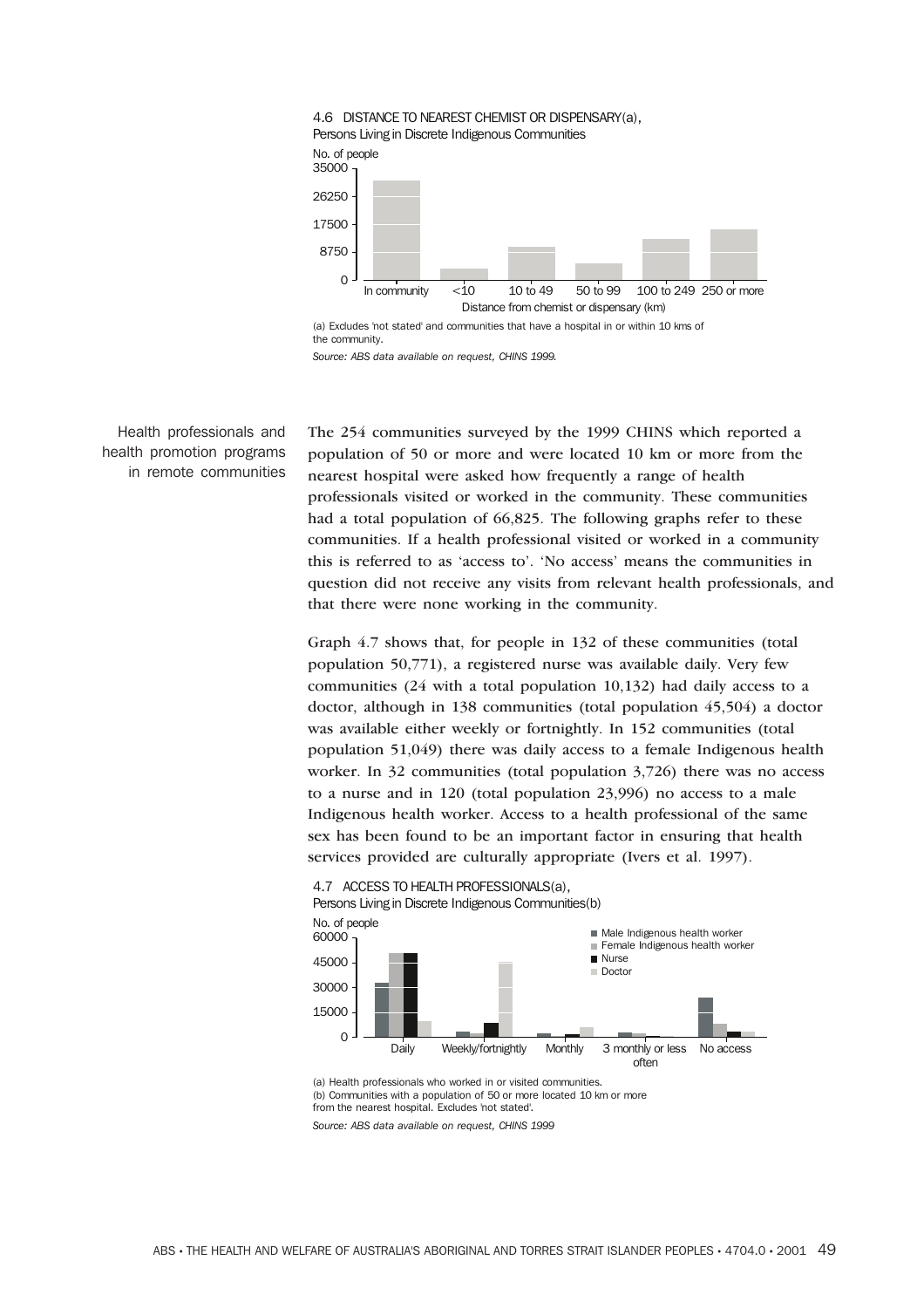Health professionals and health promotion programs in remote communities *continued*

Graph 4.8 shows how frequently people living in the 254 communities surveyed by CHINS, that had 50 or more people and were 10 km or more from the nearest hospital had the services of dentists, obstetricians or gynaecologists, ear, nose and throat (ENT) specialists, and eye specialists. There were 105 communities (total population 13,619) with no access to a dentist, and 191 (total population 39,681) with no access to an ENT specialist.

# 4.8 ACCESS TO HEALTH PROFESSIONALS(a), Persons Living in Discrete Indigenous Communities(b) No. of people



<sup>(</sup>c) Some data values=0

*Source: ABS data available on request, CHINS 1999.*

Graph 4.9 shows how frequently people in the 254 larger communities that were located 10 km or more from the nearest hospital had access to dietitians, physiotherapists, drug and alcohol workers, and mental health workers. A number of communities had no access to mental health workers (143 communities), drug and alcohol workers

(149 communities), dieticians (151 communities) or physiotherapists (168 communities).





(a) Health professionals who worked in or visited communities. (b) Communities with a population of 50 or more located 10 km or more from the nearest hospital. Excludes 'not stated'. (c) Some data values=0

*Source: ABS data available on request, CHINS 1999.*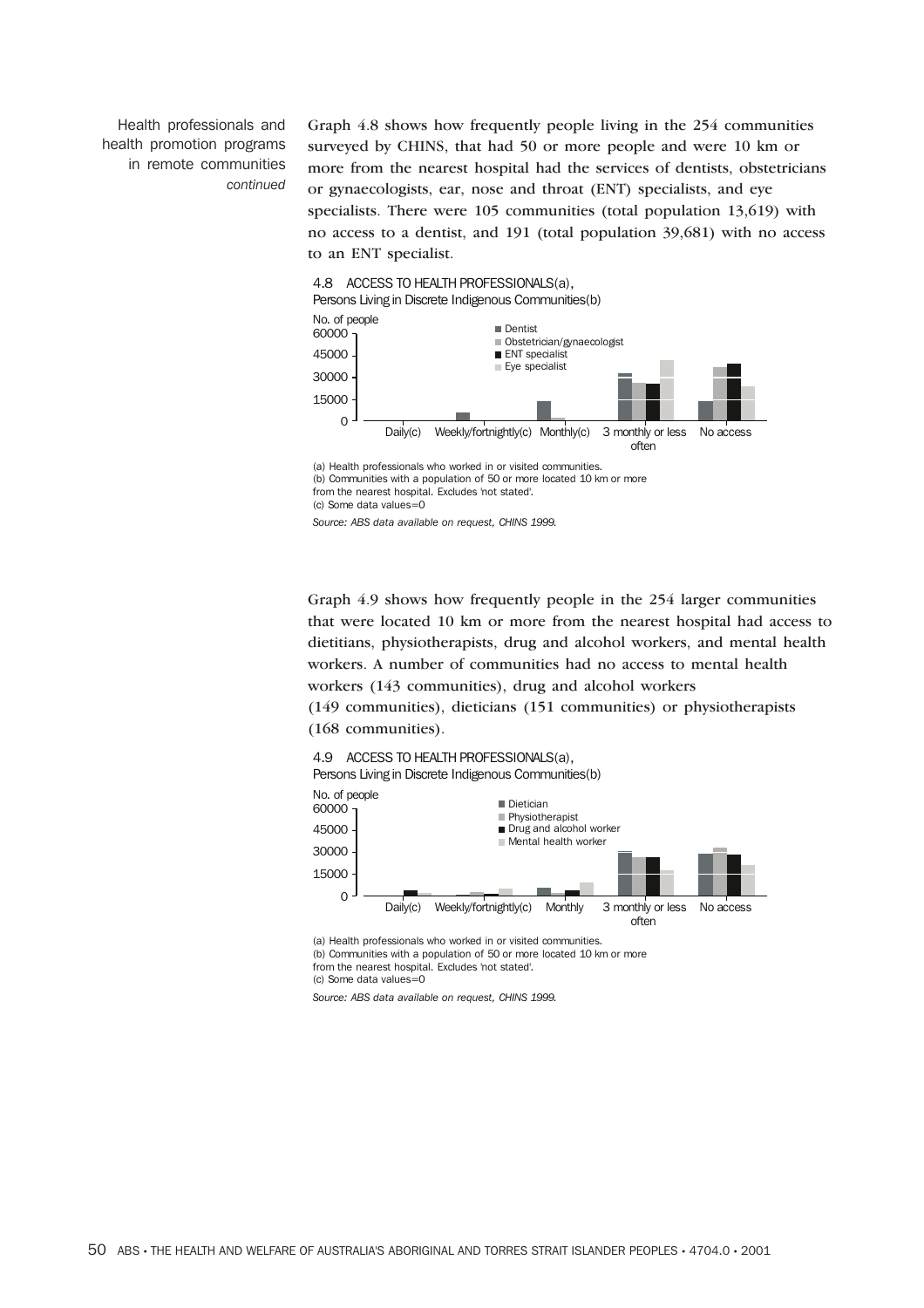Health professionals and health promotion programs in remote communities *continued* Of the 254 communities with a population of 50 or more, that were 10 km or more from the nearest hospital, 54 communities (total population 5,591) were also 10 km or more from a community health centre. Of these communities over 40 had no access to either a dentist, obstetrician/gynaecologist, ENT specialist, eye specialist, dietician, physiotherapist, drug and alcohol worker or mental health worker within their communities. Many of these 54 communities also had no access to a male Indigenous health worker (27 communities), female Indigenous health worker (16 communities), registered nurse (17 communities) or a doctor (21 communities) (ABS data available on request, CHINS 1999).

Graph 4.10 shows the number of people in communities with a population of 50 or more, that were located 10 km or more from the nearest hospital, who had access to health promotion programs in operation. The most commonly conducted were immunisation, diabetes and 'well babies' programs.



4.10 HEALTH PROMOTION PROGRAMS(a), Persons Living in Discrete Indigenous Communities

(a) Communities with a population of 50 or more located 10km or more from the nearest hospital. Excludes 'not stated'. *Source: ABS data available on request, CHINS 1999.*

A reduced range of questions about health professionals was asked of communities with populations of less than 50 people. There were 943 of these communities, representing a total population of 14,571. Over 8,000 of the people living in these communities had no access to either a male or female Indigenous health worker, an environmental health worker, a registered nurse or a doctor. Approximately 3,800 people were in communities that had access to a registered nurse one day a month or more (ABS data available on request, CHINS 1999).

Of the 943 communities with fewer than 50 people, 792 (total population 11,806) were located more than 10 km or more from either a hospital or a community health centre. Many of these communities had no access within the community to a male Indigenous health worker (586 communities), a female Indigenous health worker (531 communities), environmental health worker (653 communities), registered nurse (556 communities) or doctor (626 communities) (ABS data available on request, CHINS 1999).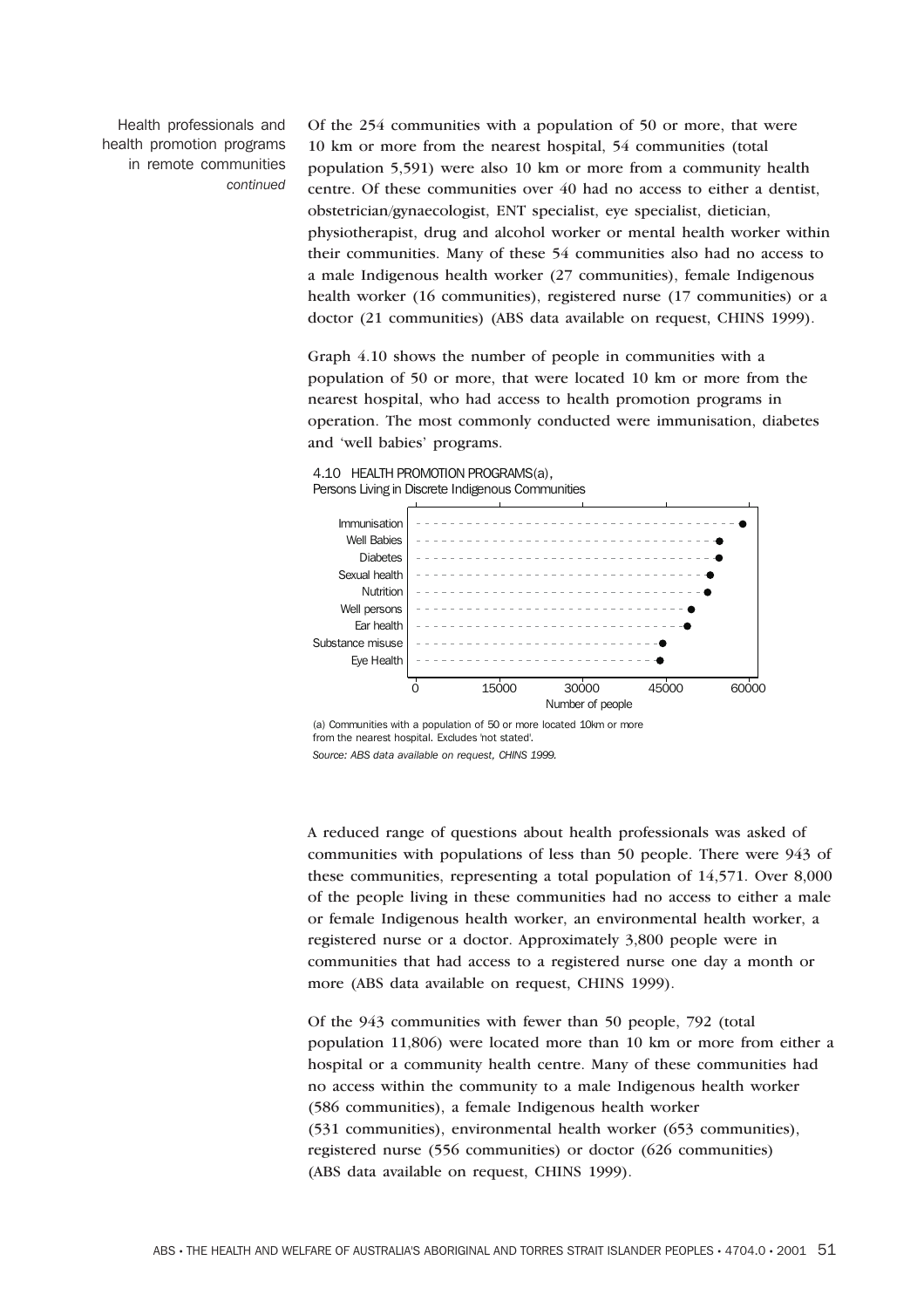Health professionals and health promotion programs in remote communities *continued*

As outlined in inset 4.11, in some areas, new ways of delivering health services in Indigenous communities are being explored through 'coordinated care trials'.

#### 4.11 COORDINATED CARE TRIALS IN FOUR ABORIGINAL COMMUNITIES

In 1997, a new model of service delivery was tested in four Aboriginal communities across Australia. Termed 'coordinated care trials' they were based on pooling funds across government sectors and involving community members in the development of innovative methods of delivering health services within their own communities. The trials, which took place in the Tiwi Islands (NT), Katherine West (NT), Wilcannia (NSW) and Perth/Bunbury (WA), aimed to integrate multiple levels and types of health care in ways that were flexible and responsive to community needs, including health promotion and preventive health measures.

An evaluation of the trials has recently been completed. It focussed on:

- $\blacksquare$  access to, and appropriateness of, a range of health services;
- organisational capacity, appropriate funding and administrative arrangements; and
- $\blacksquare$  client and community empowerment.
- Some of the key findings of the evaluation were:
- $\blacksquare$  taking local circumstances into account is essential;
- enhanced organisational and financial capacity are essential; and
- community-based organisations are an effective means of implementing health system reform.

*Source: CDHAC 2001a.*

Other factors affecting access Access to medical services is also affected by factors such as the availability of transport, the affordability of private health insurance and clients' proficiency in English. Results of the 1996 Census show that Indigenous households were generally larger than other households, and less likely to have a motor vehicle (ABS & AIHW 1999), potentially restricting their access to health services. Overall, results from the 1995 NHS show 11% of Indigenous adults in non-remote areas had private insurance, compared with 43% of the non-Indigenous population (ABS 1999c), reducing the access of Aboriginal and Torres Strait Islander people to specialist care as a private patient in a hospital.

Measurement of the accessibility of health services involves other factors besides the distance people must travel and the financial costs incurred (Ivers et al. 1997). The perception of cultural barriers may cause Indigenous people to travel substantial distances in order to access health services delivered in a more appropriate manner than those available locally (Ivers et al. 1997). The willingness of Indigenous people to access health services may be affected by such factors as community control of the service, the gender of health service staff, and the availability of Aboriginal and Torres Strait Islander staff, particularly where the degree of proficiency in spoken and written English is limited (Ivers et al. 1997). Aboriginal and Torres Strait Islander people who speak English as a second language and those who speak Aboriginal English—a separate dialect from Standard Australian English—often experience difficulty in approaching services such as hospitals to obtain information and treatment (House of Representatives Standing Committee on Aboriginal and Torres Strait Islander Affairs, 1993).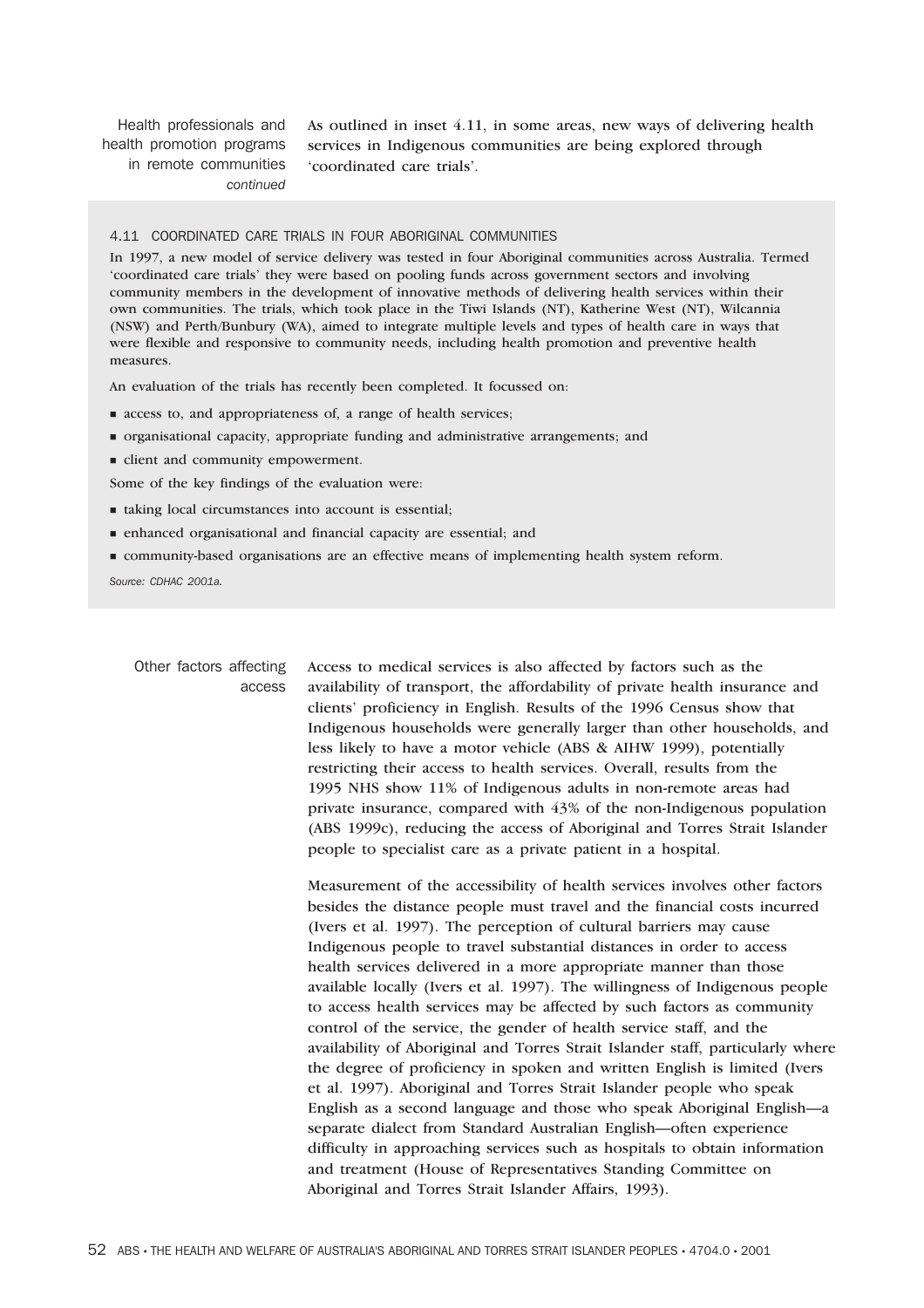# THE CURRENT AND FUTURE INDIGENOUS HEALTH **WORKFORCE**

This section presents information about the participation of Indigenous people in the health, welfare and community service workforce, and in higher education courses in health and welfare related fields. As discussed above, the availability of Aboriginal and Torres Strait Islander staff is an important factor in whether or not Indigenous people are able to effectively access services (Ivers et al. 1997).

Information about the number of Indigenous people employed in the health and welfare field was examined in detail in the 1999 edition of this publication. More recent information will be available when the results of the 2001 Census are published. In 1996, 0.7% of those employed in occupations classified as 'health professional or paraprofessional' (aged 15 years and over) were Indigenous (ABS & AIHW 1999). Of those employed, Indigenous adults (15 years and over) were less likely (1.1%) than non-Indigenous adults (2.3%) to be employed in health related occupations (ABS & AIHW 1999). Over 3% of those employed in community and welfare service-related occupations identified as Indigenous, and employed Indigenous adults were more likely than other adults to be employed in community and welfare related occupations (3.5% compared with 2.0%)(ABS & AIHW 1999).

In 1998–99, 68% of the full-time equivalent positions in Commonwealth-funded Aboriginal primary health care services were held by Aboriginal and Torres Strait Islander people. Nearly all Aboriginal health workers (98%), field officers and drivers (97%), environmental health workers (95%) and substance misuse workers (92%), were Aboriginal or Torres Strait Islander people, whereas nearly all doctors (99%), and dentists (94%) were non-Indigenous (OATSIH & NACCHO 2000).

Undergraduate studies in health and welfare-related courses

Table 4.12 presents information about tertiary students who completed, or enrolled in, a course in a health or welfare field in 1999–2000. Indigenous students made up a larger proportion of all undergraduate students enrolled in welfare-related courses (2.6%) than those enrolled in health-related courses (1.4%). In the health-related field, most Indigenous enrolments were in health support activities (e.g. health administration and health counselling) (41%) and nursing (33%). Most enrolments of Indigenous students in welfare-related courses were in the field of early childhood education (49%), social work (26%) and welfare studies (25%). Overall in 1999, 113 Indigenous students completed health-related undergraduate courses, and 40 completed welfare-related courses, representing 1.0% and 1.3% respectively, of all students completing undergraduate courses in these fields. In 1999, eight Indigenous students completed a degree in medicine, and 57 were enrolled in a medical undergraduate course in 2000.

The numbers of Indigenous students enrolling in and completing health and welfare related courses have fallen since 1997–98 (see appendix table A16), although increases have been recorded for medicine, medical science and rehabilitation services, and for commencements in welfare studies.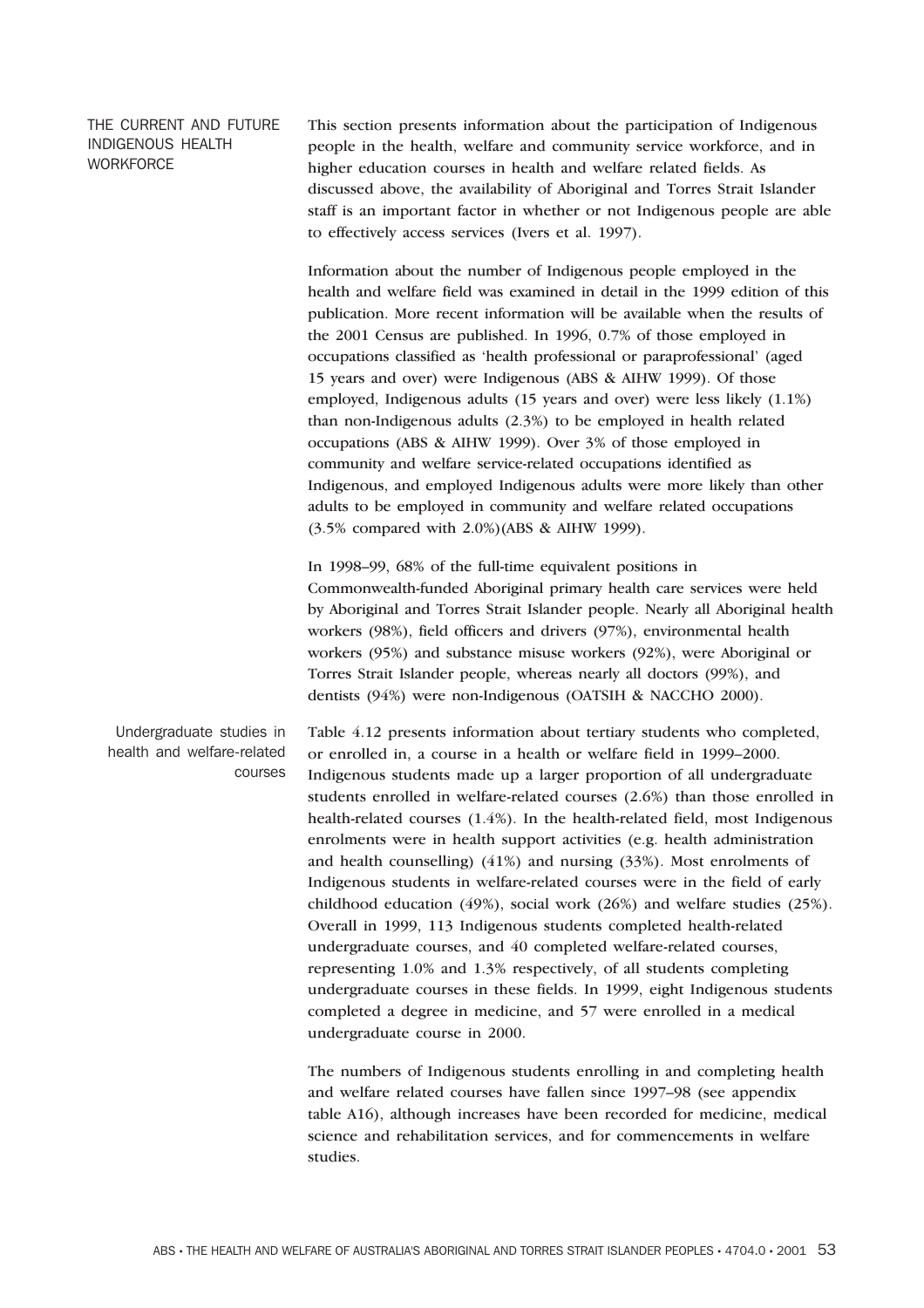|  |  | 4.12 UNDERGRADUATE COMMENCEMENTS, ENROLMENTS AND COMPLETIONS(a) |  |  |  |
|--|--|-----------------------------------------------------------------|--|--|--|
|--|--|-----------------------------------------------------------------|--|--|--|

|                                     | 1999 Completions |                             | 2000 Commencements |                             | 2000 Enrolments |                             |
|-------------------------------------|------------------|-----------------------------|--------------------|-----------------------------|-----------------|-----------------------------|
|                                     | no.              | Indigenous as %<br>of total | no.                | Indigenous as %<br>of total | no.             | Indigenous as %<br>of total |
| Health                              |                  |                             |                    |                             |                 |                             |
| Health, general(b)                  |                  |                             | 3                  | 0.9                         | 5               | 0.7                         |
| Dentistry(c)                        | 1                | 0.4                         | 2                  | 0.7                         | 5               | 0.4                         |
| Health support activities(d)        | 56               | 8.0                         | 156                | 9.3                         | 300             | 8.1                         |
| Health sciences and technologies(e) |                  |                             |                    |                             |                 |                             |
| Nursing (basic or post-basic)       | 30               | 0.5                         | 85                 | 1.1                         | 241             | 1.1                         |
| Other                               | 10               | 0.6                         | 27                 | 0.8                         | 67              | 0.7                         |
| Total                               | 40               | 0.5                         | 112                | 1.0                         | 308             | 1.0                         |
| Medical science, medicine           |                  |                             |                    |                             |                 |                             |
| Medical science                     | 1                | 0.2                         | 3                  | 0.3                         | 4               | 0.2                         |
| Medicine                            | 8                | 0.7                         | 13                 | 1.6                         | 57              | 1.2                         |
| Total medical science, medicine     | 9                | 0.6                         | 16                 | 0.9                         | 61              | 0.9                         |
| Allied health(f)                    | 7                | 0.4                         | 10                 | 0.4                         | 50              | 0.6                         |
| <b>Total health</b>                 | 113              | 1.0                         | 299                | 1.7                         | 729             | 1.4                         |
| Welfare                             |                  |                             |                    |                             |                 |                             |
| Counselling(g)                      | 1                | 5.0                         |                    |                             |                 |                             |
| Social work                         | 20               | 1.8                         | 30                 | 1.6                         | 95              | 1.8                         |
| Welfare studies                     | 6                | 1.8                         | 64                 | 9.9                         | 91              | 5.6                         |
| Early childhood education(h)        | 13               | 1.0                         | 76                 | 3.1                         | 181             | 2.6                         |
| Special education(i)                |                  |                             | 2                  | 0.8                         | 4               | 0.6                         |
| <b>Total welfare</b>                | 40               | 1.3                         | 172                | 3.3                         | 371             | 2.6                         |

(a) For students identified as Indigenous.

(b) Courses that prepare, or develop further the abilities of, individuals to assist in and support the operations of health care facilities.

(c) Includes dentistry and dental therapy.

(d) Includes health support activities (general), health administration, health counselling, health surveying and environmental health, and health support activities (other).

(e) Includes health sciences and technologies (general), nursing (basic), nursing (post-basic), medical radiography, medical technology, nutrition and dietetics, optometry, pharmacy, podiatry, and health sciences and technologies (other).

(f) Includes rehabilitation services, occupational therapy, physiotherapy, and speech pathology/audiology.

(g) Includes educational counselling and other counselling (excluding health or educational).

(h) Includes early childhood education and post-initial early childhood education.

(i) Includes initial special teacher education and post-initial special teacher education.

*Source: Department of Education, Training and Youth Affairs.*

# USE OF HEALTH SERVICES

Self-reported health actions Self-reported information on the use of health services is available from the 1995 NHS and the 1994 NATSIS (ABS 1999c, ABS 1996b). In each survey, respondents were asked about health-related actions they had taken in the previous two weeks. Age-standardised results from the NHS showed that Indigenous people in non-remote areas were slightly less likely to report taking a health-related action than non-Indigenous people. The types of actions taken varied considerably. Indigenous people were more likely to attend hospital, either as inpatients or outpatients, or to seek emergency or day clinic services, than non-Indigenous people, but were less likely to visit a dentist. Results from the 1994 NATSIS showed broadly similar levels of service use to those reported in the 1995 NHS (ABS & AIHW 1999).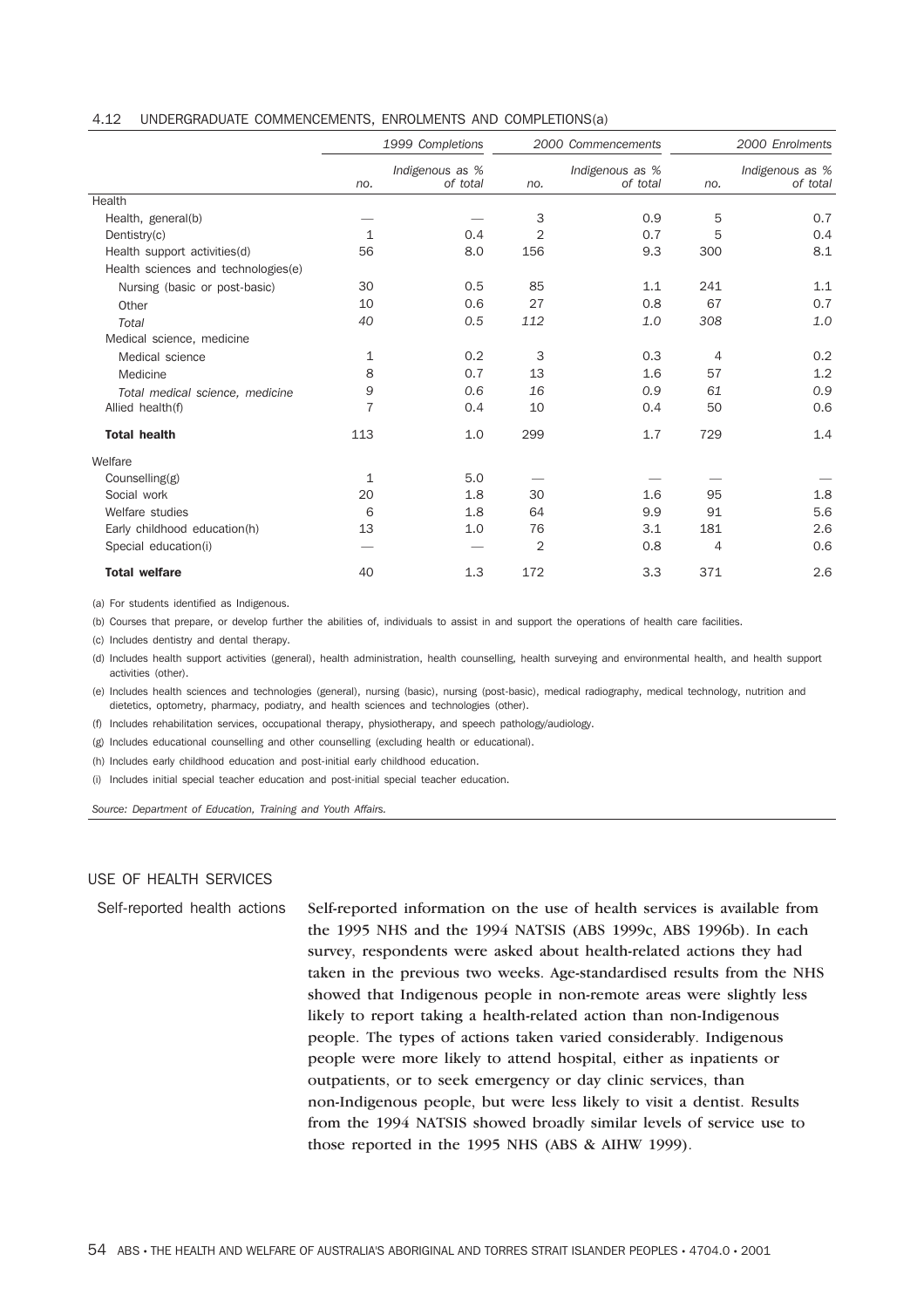### Community-controlled health services

Health services that are initiated, controlled and operated by the Indigenous community have the potential to increase the level of access to health services for Aboriginal and Torres Strait Islander people by providing holistic and culturally appropriate care. A study by Keys Young (1997) found that some of the reasons for this might include the provision of services at no cost, a sense of ownership, the staff being likely to speak the local language, the centres playing a social role and the provision of a wide range of services. In 1998–99, the Office for Aboriginal and Torres Strait Islander Health (OATSIH) in the Commonwealth Department of Health and Aged Care funded 117 Aboriginal health organisations which had responsibility for providing or facilitating access to primary health care.

Graph 4.13 shows the location of these services throughout Australia. (See Chapter 1 for more information on the distribution of the Aboriginal and Torres Strait Islander population).



4.13 LOCATION OF ABORIGINAL PRIMARY HEALTH CARE SERVICES(a)(b)— 1998–99

Graph 4.14 shows the proportion of services offering various types of clinical care and preventative health care activities. In addition to these roles and activities, Aboriginal primary health care services provide health promotion activities, social and emotional wellbeing services, substance misuse services, counselling and health-related community support roles such as men's and women's support groups, transport to medical appointments, and school based activities.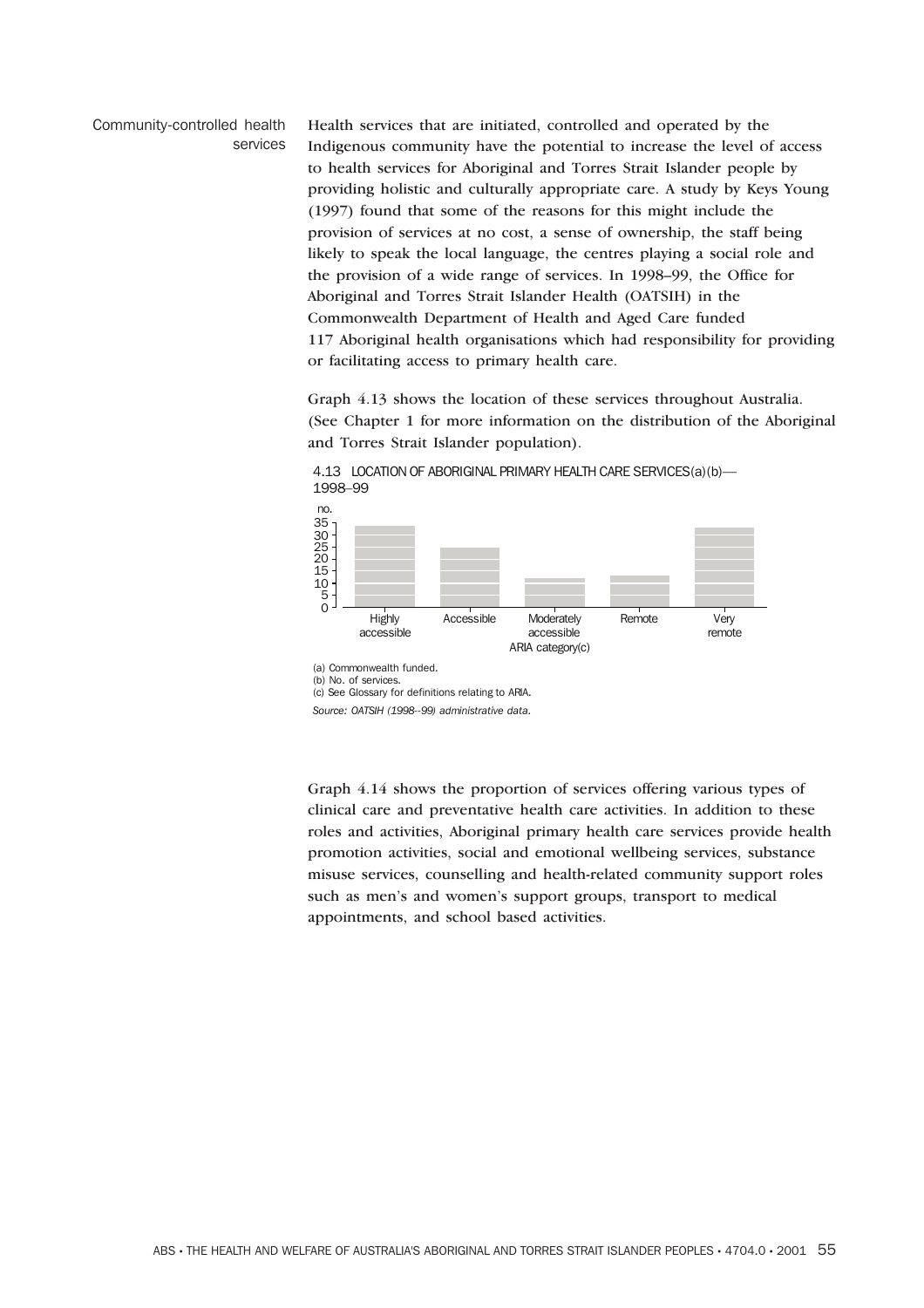



Community-controlled health services c*ontinued* In 1998–99 an estimated 1,060,000 episodes of health care were provided by community controlled health services, 91% of which were to Aboriginal and Torres Strait Islander clients. Of these, approximately 40% were provided to men and 60% to women (OATSIH & NACCHO 2000).

> General practice Some information about the extent to which general practitioners (GPs) are used by both Indigenous and non-Indigenous people is available from a survey being undertaken by the University of Sydney and the Australian Institute of Health and Welfare (AIHW). Known as Bettering the Evaluation And Care of Health (BEACH), the survey is a study of general practice activity in Australia.

> > BEACH is conducted through a random sample of about 1,000 general practitioners, each of whom records the details of 100 consecutive GP-patient encounters. Details include patient reasons for each consultation, problems managed, medications and other treatments, referrals made, and tests ordered. Patient demographic information is also recorded, including each patient's Indigenous status. The GPs also record information about themselves and their practice.

The results presented here are for April 1998 to December 2000. There were 277,600 encounters, of which 2,783 (1%) were for patients who identified as Aboriginal and/or Torres Strait Islander (table 4.15). This is low, relative to the proportion of Indigenous people in the total population (2.2% at 30 June 1999), and may be the result of lower use of private GP services by Indigenous people, failure by GPs to record the Indigenous status of patients, or reluctance of patients to identify as Indigenous. The quality of Indigenous identification in the collection is unknown, although a change in the design of the form between 1998–99 and 1999–2000 appears to have had a negative impact on the extent to which GPs recorded Indigenous status. This may have resulted in an under-estimation, for the 1999–2000 data, of the numbers of Indigenous people visiting general practitioners (Britt et al. 2000). This issue has been addressed for the 2001–02 collection.

*Source: OATSIH & NACCHO 2000.*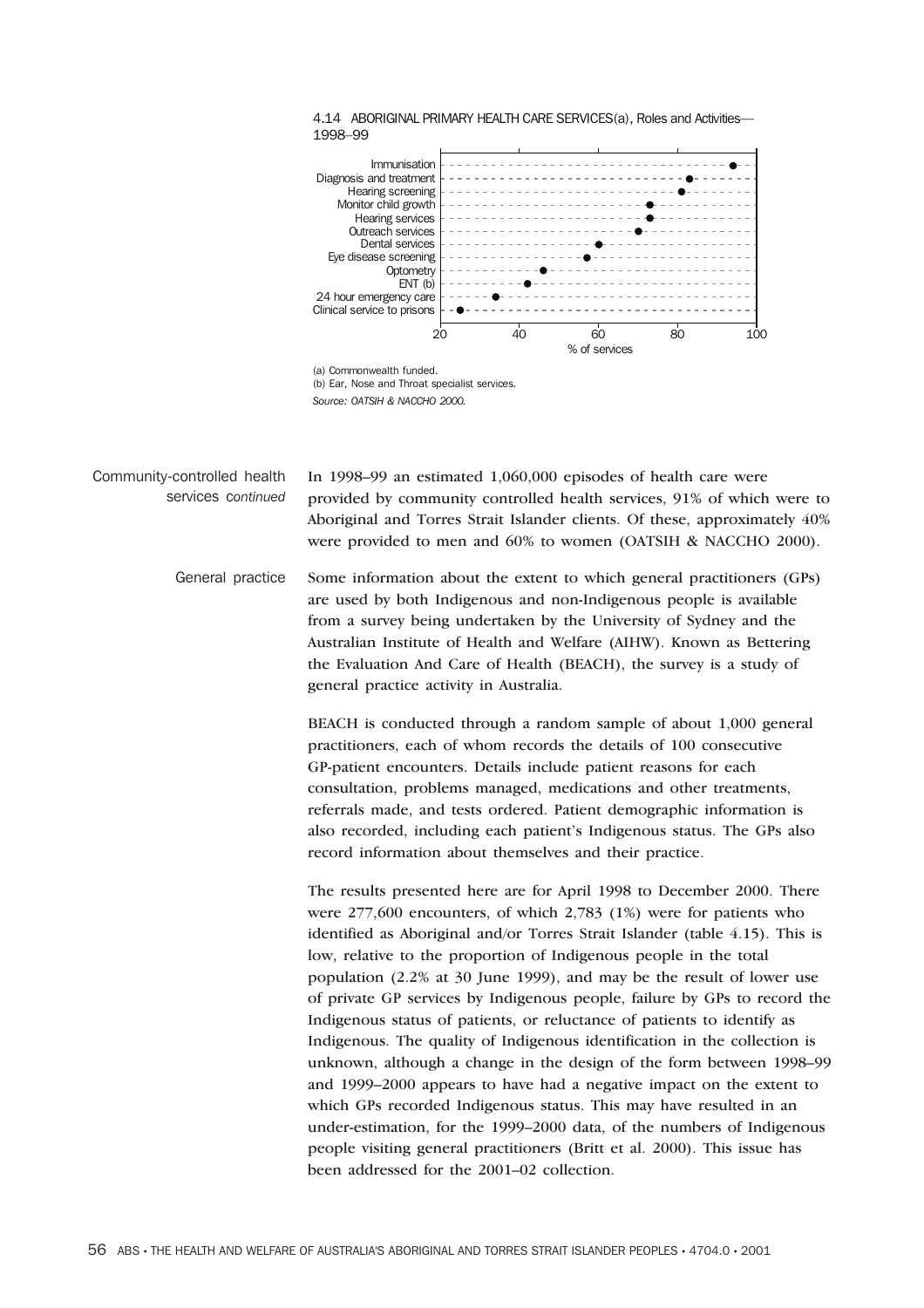#### 4.15 PATIENT ENCOUNTERS IDENTIFIED AS INDIGENOUS—1998–2000

|                              | Encounters for<br>patients identified<br>as Indigenous | Encounters for<br>patients identified<br>as Indigenous as a<br>% of all<br>State/Territory<br>encounters | Indigenous people<br>as a % of total<br>State/Territory<br>population |
|------------------------------|--------------------------------------------------------|----------------------------------------------------------------------------------------------------------|-----------------------------------------------------------------------|
| New South Wales              | 695                                                    | 0.7                                                                                                      | 1.8                                                                   |
| Victoria                     | 254                                                    | 0.4                                                                                                      | 0.5                                                                   |
| Queensland                   | 825                                                    | 1.6                                                                                                      | 3.2                                                                   |
| South Australia              | 265                                                    | 1.1                                                                                                      | 1.6                                                                   |
| Western Australia            | 509                                                    | 2.2                                                                                                      | 3.2                                                                   |
| Tasmania                     | 33                                                     | 0.5                                                                                                      | 3.4                                                                   |
| Northern Territory           | 183                                                    | 6.8                                                                                                      | 28.3                                                                  |
| Australian Capital Territory | 19                                                     | 0.4                                                                                                      | 1.1                                                                   |
| <b>Australia</b>             | 2783                                                   | 1.0                                                                                                      | 2.2                                                                   |

(a) Based on postcode of the practising GP. Data are for April 1998 to December 2000.

*Source: BEACH data supplied by the AIHW General Practice Statistics and Classification Unit (GPSCU); ABS 2000a, ABS 1998d.*

General practice *continued* Of those identified in the survey, Indigenous patients were on average younger than other patients, with 27% of encounters being for children aged less than 15 years, compared with 14% for non-Indigenous children. Only 6% of encounters were for Indigenous patients aged 65 years or over, compared with 25% for non-Indigenous patients. This reflects the younger age structure of the Indigenous population (see Chapter 1). Indigenous patients were more likely to hold a Health Care Card (57%) than non-Indigenous patients (39%) (GPSCU).

> Upper respiratory infection, diabetes, hypertension, asthma, acute bronchitis/bronchiolitis and acute otitis media/myringitis were the six most frequent problems managed by GPs for Indigenous people. The six most common problems managed for non-Indigenous patients were hypertension, upper respiratory infection, immunisation, depression, asthma and acute bronchitis/bronchiolitis (GPSCU).

SUMMARY A range of factors that could affect Indigenous people's access to, and use of, health services have been presented in this chapter. Indigenous people are more likely to live outside urban areas than non-Indigenous people and are therefore more likely to live further from health services than other Australians. Community controlled health services, operating in many parts of the country, including remote areas, go some way to addressing the gaps in health service provision.

> Expenditure on health services is another area which may reflect levels of access to, and use of particular services. In 1998–99, more was spent on Indigenous people compared with non-Indigenous people in some areas, such as community and public health, patient transport, and public hospital services but less was spent on private hospitals, Medicare, the Pharmaceutical Benefits Scheme and high level residential aged care.